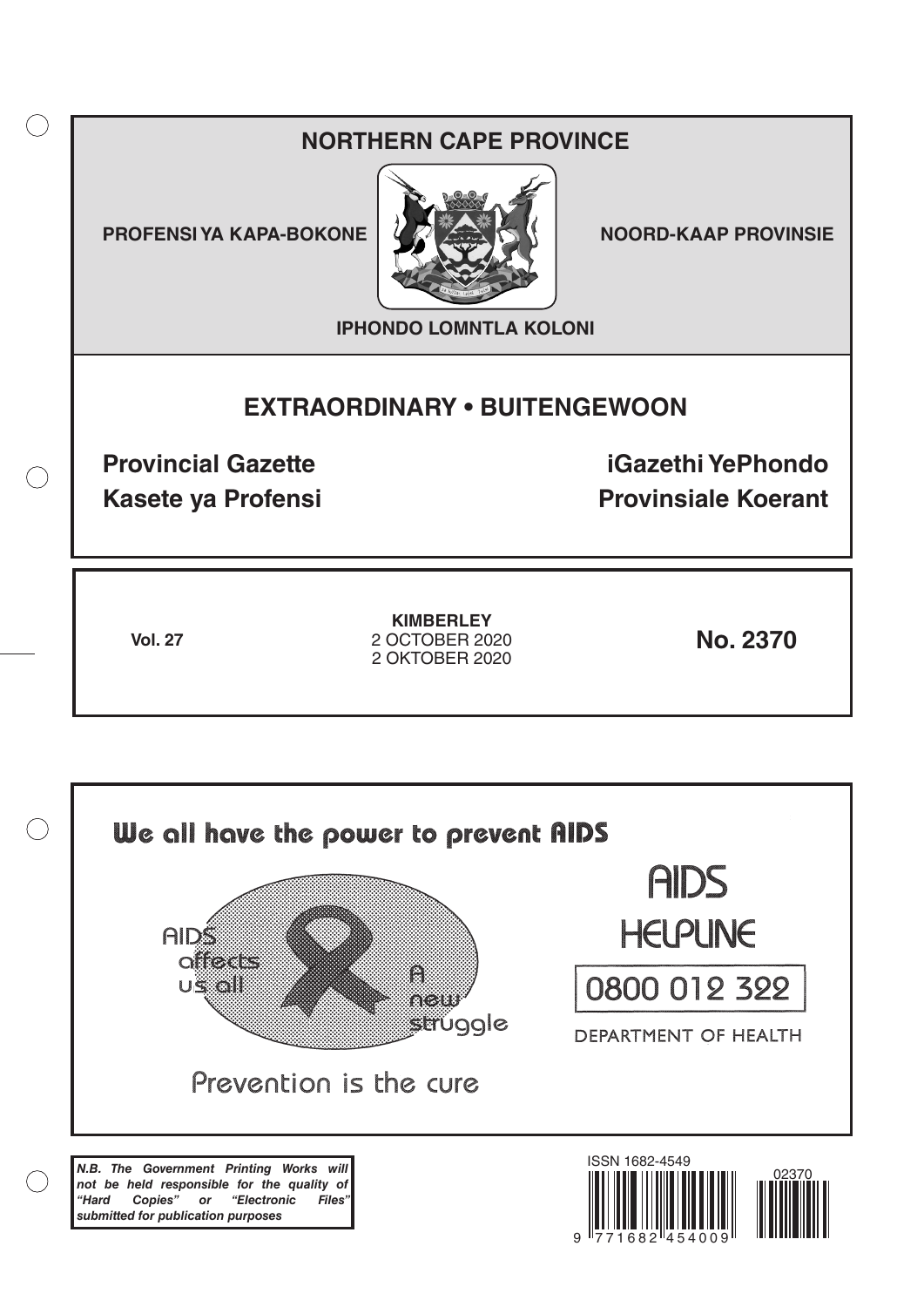## *IMPORTANT NOTICE OF OFFICE RELOCATION*



## government printing Department: Department.<br>Government Printing Works<br>REPUBLIC OF SOUTH AFRICA

Private Bag X85, PRETORIA, 0001 149 Bosman Street, PRETORIA Tel: 012 748 6197, Website: www.gpwonline.co.za

# **URGENT NOTICE TO OUR VALUED CUSTOMERS: PUBLICATIONS OFFICE'S RELOCATION HAS BEEN TEMPORARILY SUSPENDED.**

Please be advised that the GPW Publications office will no longer move to 88 Visagie Street as indicated in the previous notices.

The move has been suspended due to the fact that the new building in 88 Visagie Street is not ready for occupation yet.

We will later on issue another notice informing you of the new date of relocation.

We are doing everything possible to ensure that our service to you is not disrupted.

As things stand, we will continue providing you with our normal service from the current location at 196 Paul Kruger Street, Masada building.

Customers who seek further information and or have any questions or concerns are free to contact us through telephone 012 748 6066 or email Ms Maureen Toka at Maureen.Toka@gpw.gov.za or cell phone at 082 859 4910.

Please note that you will still be able to download gazettes free of charge from our website www.gpwonline.co.za.

We apologies for any inconvenience this might have caused.

Issued by GPW Communications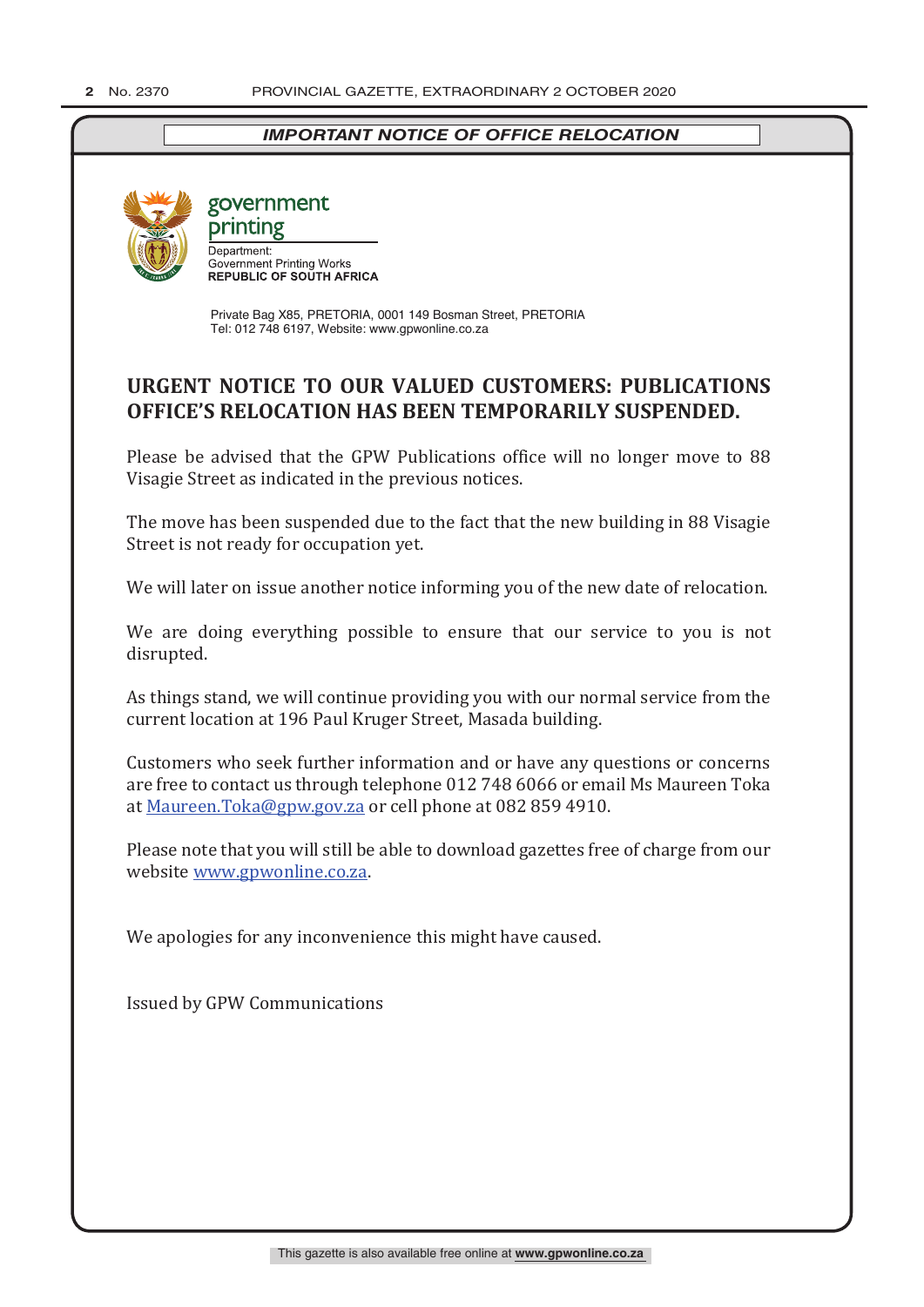# **IMPORTANT NOTICE:**

**The GovernmenT PrinTinG Works Will noT be held resPonsible for any errors ThaT miGhT occur due To The submission of incomPleTe / incorrecT / illeGible coPy.**

**no fuTure queries Will be handled in connecTion WiTh The above.**

As of *Monday, 04 January 2016*, the **Government Printing Works** has become the custodian of the Northern Cape *Provincial Gazette*.

**GPW** will start accepting notices from Northern Cape (NC) customers with the following conditions:

- Any submissions received from the NCPL (Northern Cape Provincial Legislature) from the 01 January 2016 will be rejected.
- Any submissions received from NC customers where the proof of payment is made to NCPL will also be rejected.
- Over and above these 2 points, the **GPW** Business rules and Submissions deadlines will apply.

Each province has standard notice types that are published in that specific *Provincial Gazette*. The valid notice types applicable for the Northern Cape *Provincial Gazette* are: Proclamations, General Notice, Municipal Notice, Premier's Notice

*Table of Contents*

No Page No

## **GENERAL NOTICE / ALGEMENE KENNISGEWINGS**

| 97 | Northern Cape Liquor Act, 2008: Notice of intention to apply in terms of section 20 of the act for license [reg. 4 (1)] 13 |  |
|----|----------------------------------------------------------------------------------------------------------------------------|--|
| 97 | Noord-Kaap Drankwet, 2008: Kennisgewing van voorneme om kragtens artikel 20 van die wet vir n lisensie                     |  |
|    |                                                                                                                            |  |

# **LIST OF TARIFF RATES** FOR PUBLICATION OF LIQUOR NOTICES

# **COMMENCEMENT: 1 APRIL 2018**

| <b>Pricing for Fixed Price Notices</b>                     |                      |  |  |  |
|------------------------------------------------------------|----------------------|--|--|--|
| <b>Notice Type</b>                                         | <b>New Price (R)</b> |  |  |  |
| Application for Liquor Licence - National                  | 151.32               |  |  |  |
| Application for Transfer of Liquor License - National      | 151.32               |  |  |  |
| Application for Liquor Licence - Gauteng                   | 151.32               |  |  |  |
| Application for Liguor Licence - Mpumalanga                | 151.32               |  |  |  |
| Application for Transfer of Liquor License - Mpumalanga    | 151.32               |  |  |  |
| Application for Liquor Licence - Northern Cape             | 151.32               |  |  |  |
| Application for Transfer of Liquor License - Northern Cape | 151.32               |  |  |  |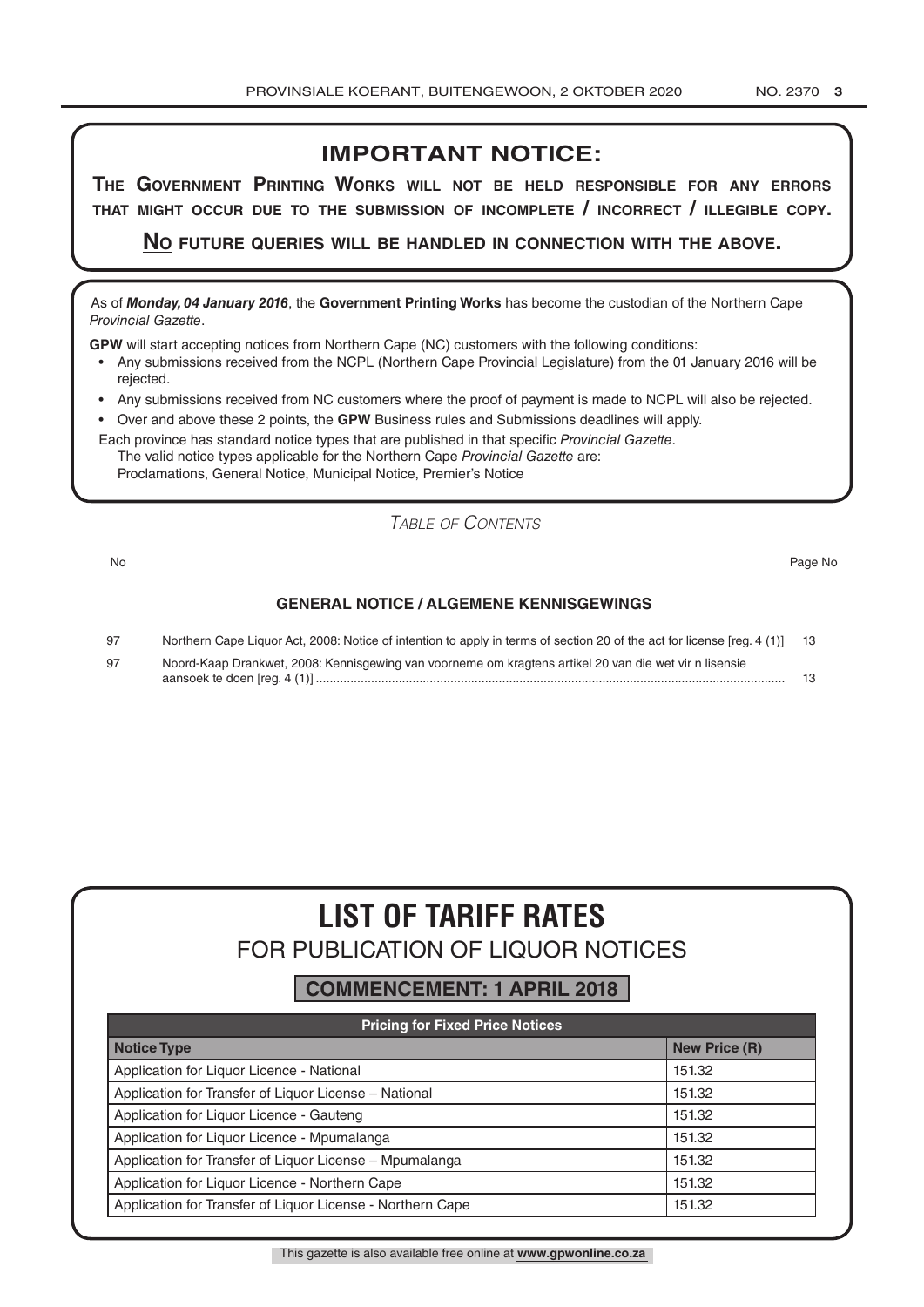

# **HIGH ALERT: SCAM WARNING!!!**

## **TO ALL SUPPLIERS AND SERVICE PROVIDERS OF THE GOVERNMENT PRINTING WORKS**

It has come to the attention of the *GOVERNMENT PRINTING WORKS* that there are certain unscrupulous companies and individuals who are defrauding unsuspecting businesses disguised as representatives of the *Government Printing Works* (*GPW*).

The scam involves the fraudsters using the letterhead of *GPW* to send out fake tender bids to companies and requests to supply equipment and goods.

Although the contact person's name on the letter may be of an existing official, the contact details on the letter are not the same as the *Government Printing Works*'. When searching on the Internet for the address of the company that has sent the fake tender document, the address does not exist.

The banking details are in a private name and not company name. Government will never ask you to deposit any funds for any business transaction. *GPW* has alerted the relevant law enforcement authorities to investigate this scam to protect legitimate businesses as well as the name of the organisation.

Example of e-mails these fraudsters are using:

#### **PROCUREMENT@GPW-GOV.ORG**

Should you suspect that you are a victim of a scam, you must urgently contact the police and inform the *GPW*.

*GPW* has an official email with the domain as **@gpw.gov.za**

Government e-mails DO NOT have org in their e-mail addresses. All of these fraudsters also use the same or very similar telephone numbers. Although such number with an area code 012 looks like a landline, it is not fixed to any property.

*GPW* will never send you an e-mail asking you to supply equipment and goods without a purchase/order number. *GPW* does not procure goods for another level of Government. The organisation will not be liable for actions that result in companies or individuals being resultant victims of such a scam.

*Government Printing Works* gives businesses the opportunity to supply goods and services through RFQ / Tendering process. In order to be eligible to bid to provide goods and services, suppliers must be registered on the National Treasury's Central Supplier Database (CSD). To be registered, they must meet all current legislative requirements (e.g. have a valid tax clearance certificate and be in good standing with the South African Revenue Services - SARS).

 The tender process is managed through the Supply Chain Management (SCM) system of the department. SCM is highly regulated to minimise the risk of fraud, and to meet objectives which include value for money, open and effective competition, equitability, accountability, fair dealing, transparency and an ethical approach. Relevant legislation, regulations, policies, guidelines and instructions can be found on the tender's website.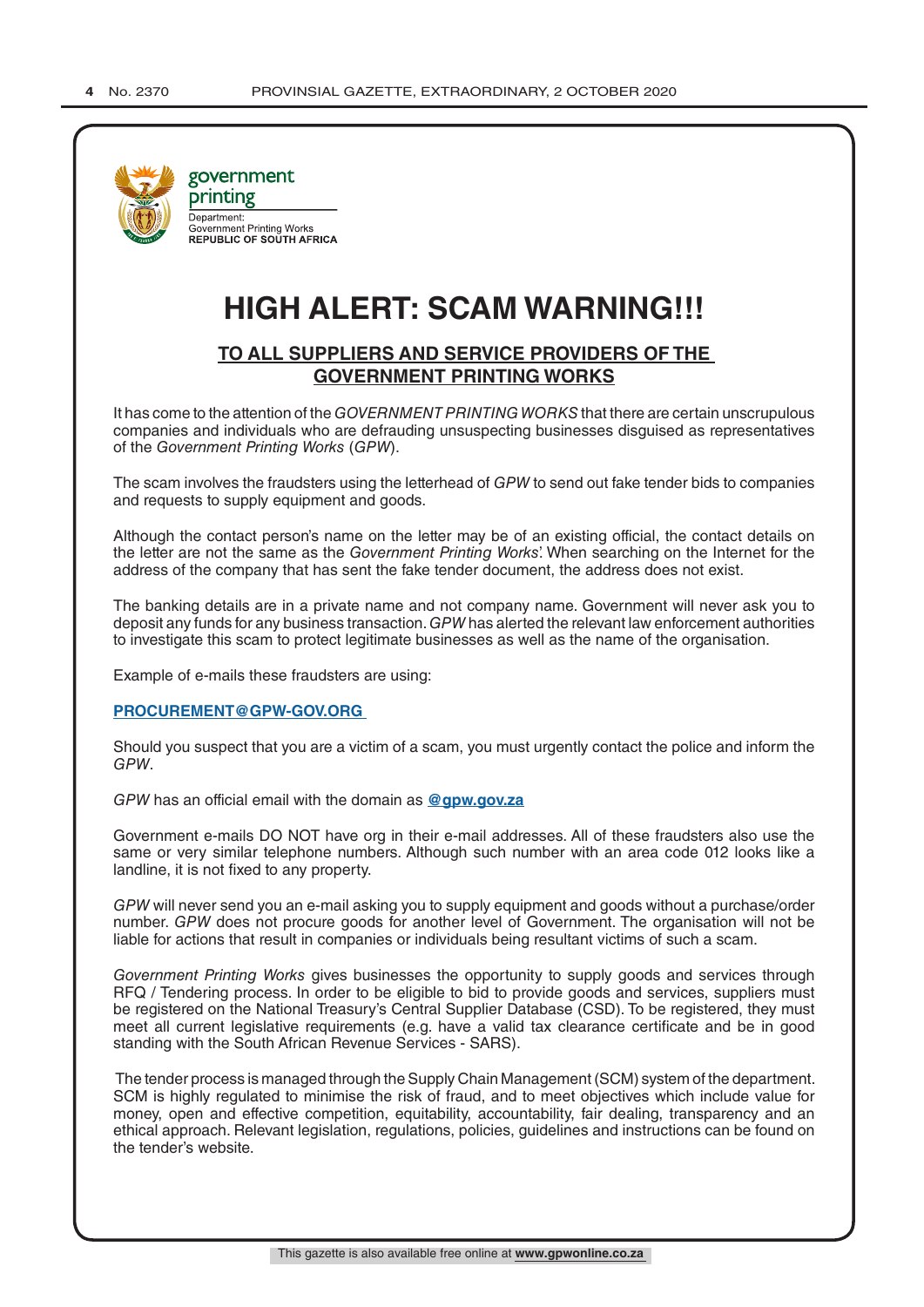#### **Fake Tenders**

National Treasury's CSD has launched the Government Order Scam campaign to combat fraudulent requests for quotes (RFQs). Such fraudulent requests have resulted in innocent companies losing money. We work hard at preventing and fighting fraud, but criminal activity is always a risk.

#### **How tender scams work**

There are many types of tender scams. Here are some of the more frequent scenarios:

Fraudsters use what appears to be government department stationery with fictitious logos and contact details to send a fake RFQ to a company to invite it to urgently supply goods. Shortly after the company has submitted its quote, it receives notification that it has won the tender. The company delivers the goods to someone who poses as an official or at a fake site. The Department has no idea of this transaction made in its name. The company is then never paid and suffers a loss.

#### OR

Fraudsters use what appears to be government department stationery with fictitious logos and contact details to send a fake RFQ to Company A to invite it to urgently supply goods. Typically, the tender specification is so unique that only Company B (a fictitious company created by the fraudster) can supply the goods in question.

Shortly after Company A has submitted its quote it receives notification that it has won the tender. Company A orders the goods and pays a deposit to the fictitious Company B. Once Company B receives the money, it disappears. Company A's money is stolen in the process.

Protect yourself from being scammed

- If you are registered on the supplier databases and you receive a request to tender or quote that seems to be from a government department, contact the department to confirm that the request is legitimate. Do not use the contact details on the tender document as these might be fraudulent.
- Compare tender details with those that appear in the Tender Bulletin, available online at **www.gpwonline.co.za**
- Make sure you familiarise yourself with how government procures goods and services. Visit the tender website for more information on how to tender.
- If you are uncomfortable about the request received, consider visiting the government department and/or the place of delivery and/or the service provider from whom you will be sourcing the goods.
- In the unlikely event that you are asked for a deposit to make a bid, contact the SCM unit of the department in question to ask whether this is in fact correct.

Any incidents of corruption, fraud, theft and misuse of government property in the *Government Printing Works* can be reported to:

Supply Chain Management: Ms. Anna Marie Du Toit, Tel. (012) 748 6292. Email: **Annamarie.DuToit@gpw.gov.za**

Marketing and Stakeholder Relations: Ms Bonakele Mbhele, at Tel. (012) 748 6193. Email: **Bonakele.Mbhele@gpw.gov.za** 

Security Services: Mr Daniel Legoabe, at tel. (012) 748 6176. Email: **Daniel.Legoabe@gpw.gov.za**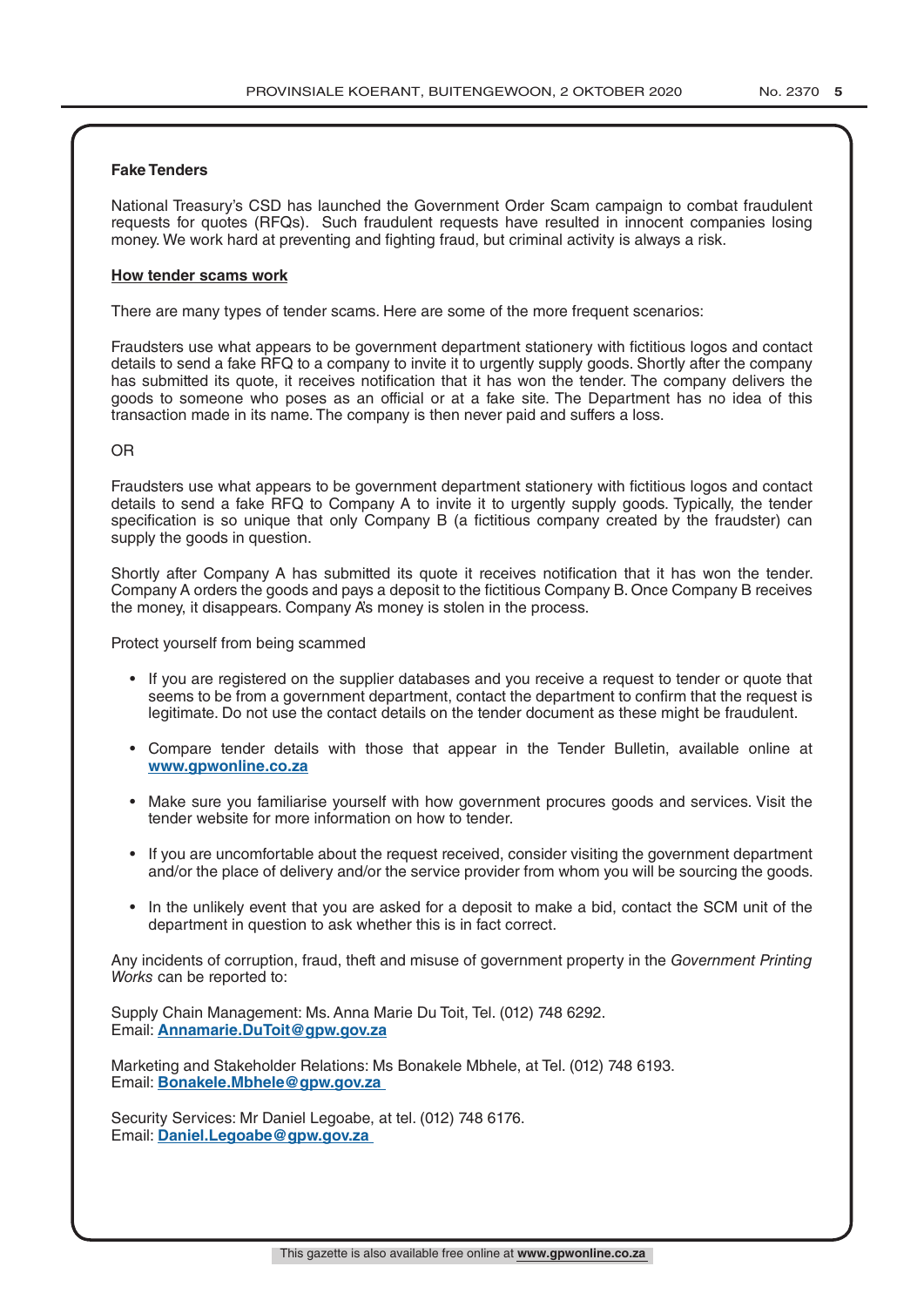# *Closing times for APPLICATIONS FOR*  $\bigcirc$   $\bigcirc$   $\bigcirc$   $\bigcirc$   $\bigcirc$   $\bigcirc$   $\bigcirc$   $\bigcirc$   $\bigcirc$   $\bigcirc$   $\bigcirc$   $\bigcirc$   $\bigcirc$   $\bigcirc$   $\bigcirc$   $\bigcirc$   $\bigcirc$   $\bigcirc$   $\bigcirc$   $\bigcirc$   $\bigcirc$   $\bigcirc$   $\bigcirc$   $\bigcirc$   $\bigcirc$   $\bigcirc$   $\bigcirc$   $\bigcirc$   $\bigcirc$   $\bigcirc$   $\bigcirc$

*The closing time is 15:00 sharp on the following days:*

- ➤ **20 December 2019,** Friday for the issue of Friday **03 January 2020**
- ➤ **24 January,** Friday for the issue of Friday **07 February 2020**
- ➤ **21 February,** Friday for the issue of Friday **06 March 2020**
- ➤ **20 March,** Friday for the issue of Friday **03 April 2020**
- ➤ **24 April,** Friday for the issue of Friday **08 May 2020**
- ➤ **22 May,** Friday for the issue of Friday **05 June 2020**
- ➤ **19 June,** Friday for the issue of Friday **03 July 2020**
- ➤ **24 July,** Friday for the issue of Friday **07 August 2020**
- ➤ **21 August,** Friday for the issue of Friday **04 September 2020**
- ➤ **18 September,** Friday for the issue of Friday **02 October 2020**
- ➤  $\blacktriangleright$ **23 October,** Friday for the issue of Friday **06 November 2020**
- **20 November,** Friday for the issue of Friday **04 December 2020**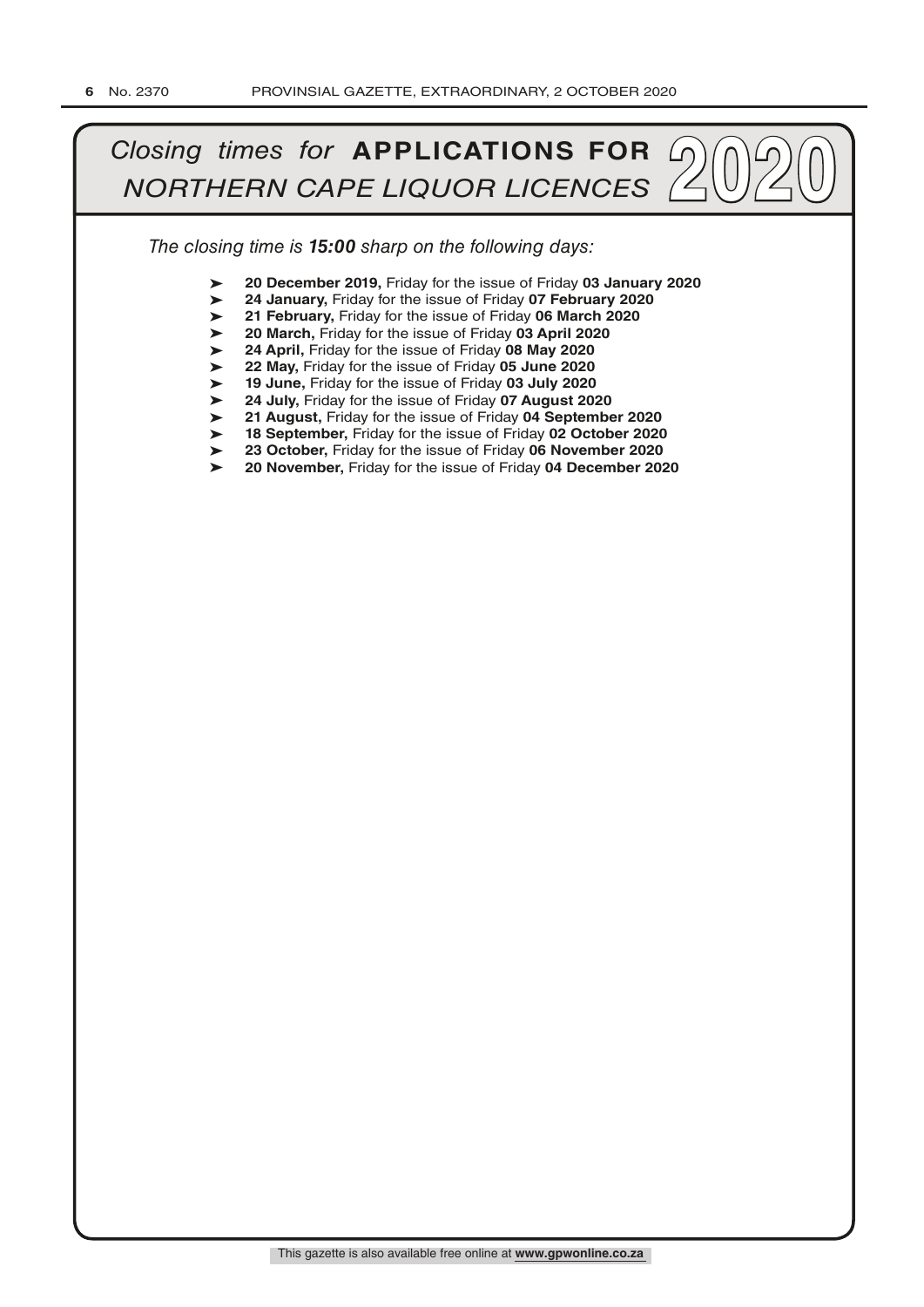The **Government Printing Works** (**GPW**) has established rules for submitting notices in line with its electronic notice processing system, which requires the use of electronic *Adobe* Forms. Please ensure that you adhere to these guidelines when completing and submitting your notice submission.

## **Closing Times for ACCepTAnCe of noTiCes**

- 1. The *Government Gazette* and *Government Tender Bulletin* are weekly publications that are published on Fridays and the closing time for the acceptance of notices is strictly applied according to the scheduled time for each gazette.
- 2. Please refer to the Submission Notice Deadline schedule in the table below. This schedule is also published online on the Government Printing works website www.gpwonline.co.za

All re-submissions will be subject to the standard cut-off times. **All notices received after the closing time will be rejected**.

| <b>Government Gazette Type</b>                   | <b>Publication</b><br><b>Frequency</b> | <b>Publication Date</b>                         | <b>Submission Deadline</b>          | <b>Cancellations Deadline</b>                              |
|--------------------------------------------------|----------------------------------------|-------------------------------------------------|-------------------------------------|------------------------------------------------------------|
| <b>National Gazette</b>                          | Weekly                                 | Friday                                          | Friday 15h00 for next Friday        | Tuesday, 15h00 - 3<br>working days prior to<br>publication |
| <b>Regulation Gazette</b>                        | Weekly                                 | Friday                                          | Friday 15h00 for next Friday        | Tuesday, 15h00 - 3<br>working days prior to<br>publication |
| <b>Petrol Price Gazette</b>                      | Monthly                                | Tuesday before 1st<br>Wednesday of the<br>month | One day before publication          | 1 working day prior to<br>publication                      |
| <b>Road Carrier Permits</b>                      | Weekly                                 | Friday                                          | Thursday 15h00 for next<br>Friday   | 3 working days prior to<br>publication                     |
| Unclaimed Monies (Justice,<br>Labour or Lawyers) | January /<br>September 2 per<br>vear   | <b>Last Friday</b>                              | One week before publication         | 3 working days prior to<br>publication                     |
| Parliament (Acts, White<br>Paper, Green Paper)   | As required                            | Any day of the week                             | None                                | 3 working days prior to<br>publication                     |
| <b>Manuals</b>                                   | <b>Bi- Monthly</b>                     | 2nd and last Thursday<br>of the month           | One week before publication         | 3 working days prior to<br>publication                     |
| <b>State of Budget</b><br>(National Treasury)    | Monthly                                | 30th or last Friday of<br>the month             | One week before publication         | 3 working days prior to<br>publication                     |
| <b>Extraordinary Gazettes</b>                    | As required                            | Any day of the week                             | Before 10h00 on publication<br>date | Before 10h00 on<br>publication date                        |
| Legal Gazettes A, B and C                        | Weekly                                 | Friday                                          | One week before publication         | Tuesday, 15h00 - 3<br>working days prior to<br>publication |
| <b>Tender Bulletin</b>                           | Weekly                                 | Friday                                          | Friday 15h00 for next Friday        | Tuesday, 15h00 - 3<br>working days prior to<br>publication |
| Gauteng                                          | Weekly                                 | Wednesday                                       | Two weeks before publication        | 3 days after submission<br>deadline                        |
| Eastern Cape                                     | Weekly                                 | Monday                                          | One week before publication         | 3 working days prior to<br>publication                     |
| <b>Northern Cape</b>                             | Weekly                                 | Monday                                          | One week before publication         | 3 working days prior to<br>publication                     |
| <b>North West</b>                                | Weekly                                 | Tuesday                                         | One week before publication         | 3 working days prior to<br>publication                     |
| <b>KwaZulu-Natal</b>                             | Weekly                                 | Thursday                                        | One week before publication         | 3 working days prior to<br>publication                     |
| Limpopo                                          | Weekly                                 | Friday                                          | One week before publication         | 3 working days prior to<br>publication                     |
| Mpumalanga                                       | Weekly                                 | Friday                                          | One week before publication         | 3 working days prior to<br>publication                     |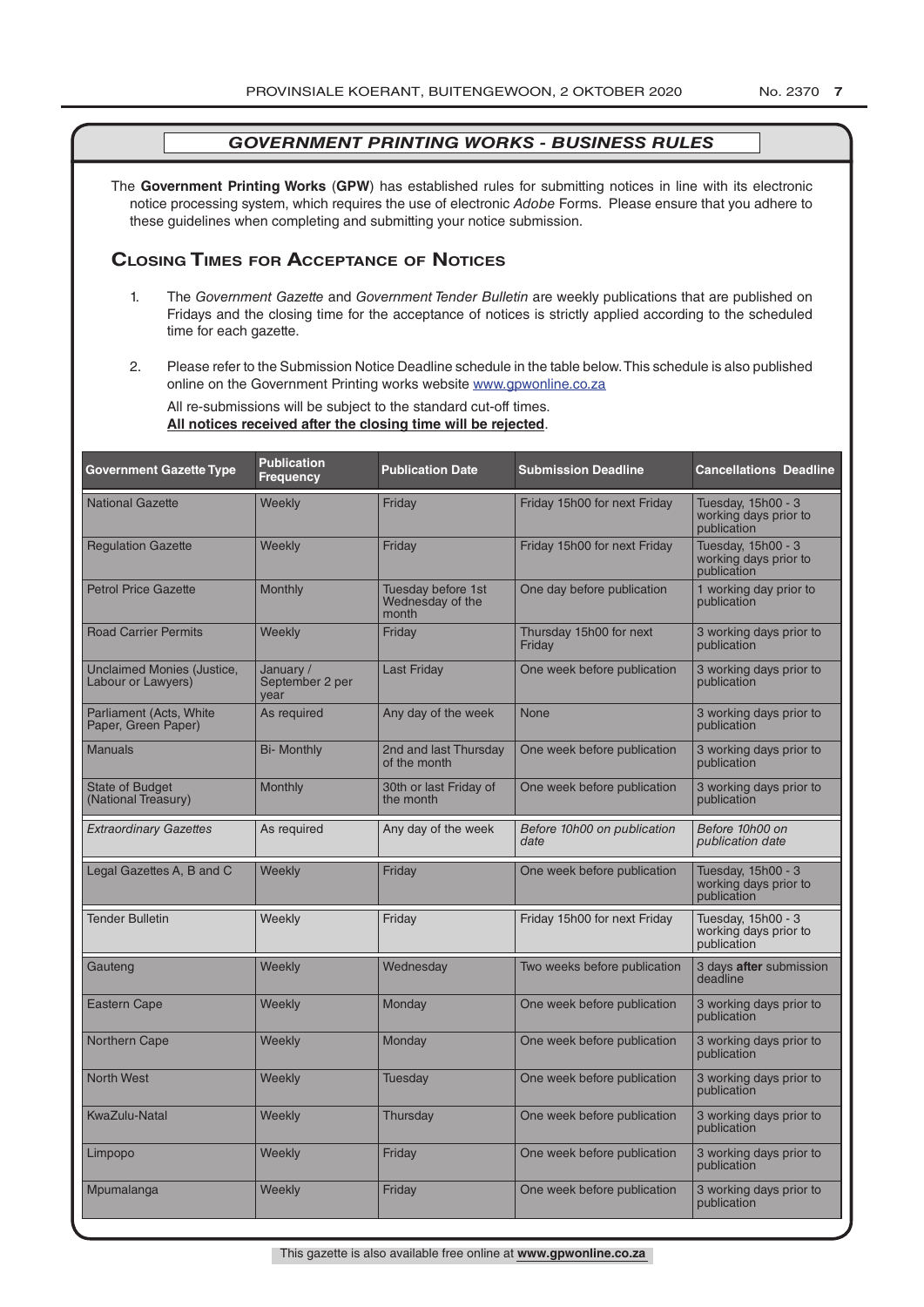| <b>Government Gazette Type</b>          | <b>Publication</b><br><b>Frequency</b> | <b>Publication Date</b>          | <b>Submission Deadline</b>   | <b>Cancellations Deadline</b>               |
|-----------------------------------------|----------------------------------------|----------------------------------|------------------------------|---------------------------------------------|
| Gauteng Liquor License                  | <b>Monthly</b>                         | Wednesday before                 | Two weeks before publication | 3 working days after                        |
| Gazette                                 |                                        | the First Friday of the<br>month |                              | submission deadline                         |
| Northern Cape Liquor<br>License Gazette | <b>Monthly</b>                         | First Friday of the<br>month     | Two weeks before publication | 3 working days after<br>submission deadline |
| National Liquor License<br>Gazette      | <b>Monthly</b>                         | First Friday of the<br>month     | Two weeks before publication | 3 working days after<br>submission deadline |
| Mpumalanga Liquor License<br>Gazette    | <b>Bi-Monthly</b>                      | Second & Fourth<br>Friday        | One week before publication  | 3 working days prior to<br>publication      |

## **exTrAordinAry gAzeTTes**

3. *Extraordinary Gazettes* can have only one publication date. If multiple publications of an *Extraordinary Gazette* are required, a separate Z95/Z95Prov *Adobe* Forms for each publication date must be submitted.

## **NOTICE SUBMISSION PROCESS**

- 4. Download the latest *Adobe* form, for the relevant notice to be placed, from the **Government Printing Works** website www.gpwonline.co.za.
- 5. The *Adobe* form needs to be completed electronically using *Adobe Acrobat* / *Acrobat Reader*. Only electronically completed *Adobe* forms will be accepted. No printed, handwritten and/or scanned *Adobe* forms will be accepted.
- 6. The completed electronic *Adobe* form has to be submitted via email to submit.egazette@gpw.gov.za. The form needs to be submitted in its original electronic *Adobe* format to enable the system to extract the completed information from the form for placement in the publication.
- 7. Every notice submitted **must** be accompanied by an official **GPW** quotation. This must be obtained from the *eGazette* Contact Centre.
- 8. Each notice submission should be sent as a single email. The email **must** contain **all documentation relating to a particular notice submission**.
	- 8.1. Each of the following documents must be attached to the email as a separate attachment:
		- 8.1.1. An electronically completed *Adobe* form, specific to the type of notice that is to be placed.
			- 8.1.1.1. For National *Government Gazette* or *Provincial Gazette* notices, the notices must be accompanied by an electronic Z95 or Z95Prov *Adobe* form
			- 8.1.1.2. The notice content (body copy) **MUST** be a separate attachment.
		- 8.1.2. A copy of the official **Government Printing Works** quotation you received for your notice. *(Please see Quotation section below for further details)*
		- 8.1.3. A valid and legible Proof of Payment / Purchase Order: **Government Printing Works** account customer must include a copy of their Purchase Order*.* **Non**-**Government Printing Works** account customer needs to submit the proof of payment for the notice
		- 8.1.4. Where separate notice content is applicable (Z95, Z95 Prov and TForm 3, it should **also** be attached as a separate attachment. *(Please see the Copy Section below, for the specifications)*.
		- 8.1.5. Any additional notice information if applicable.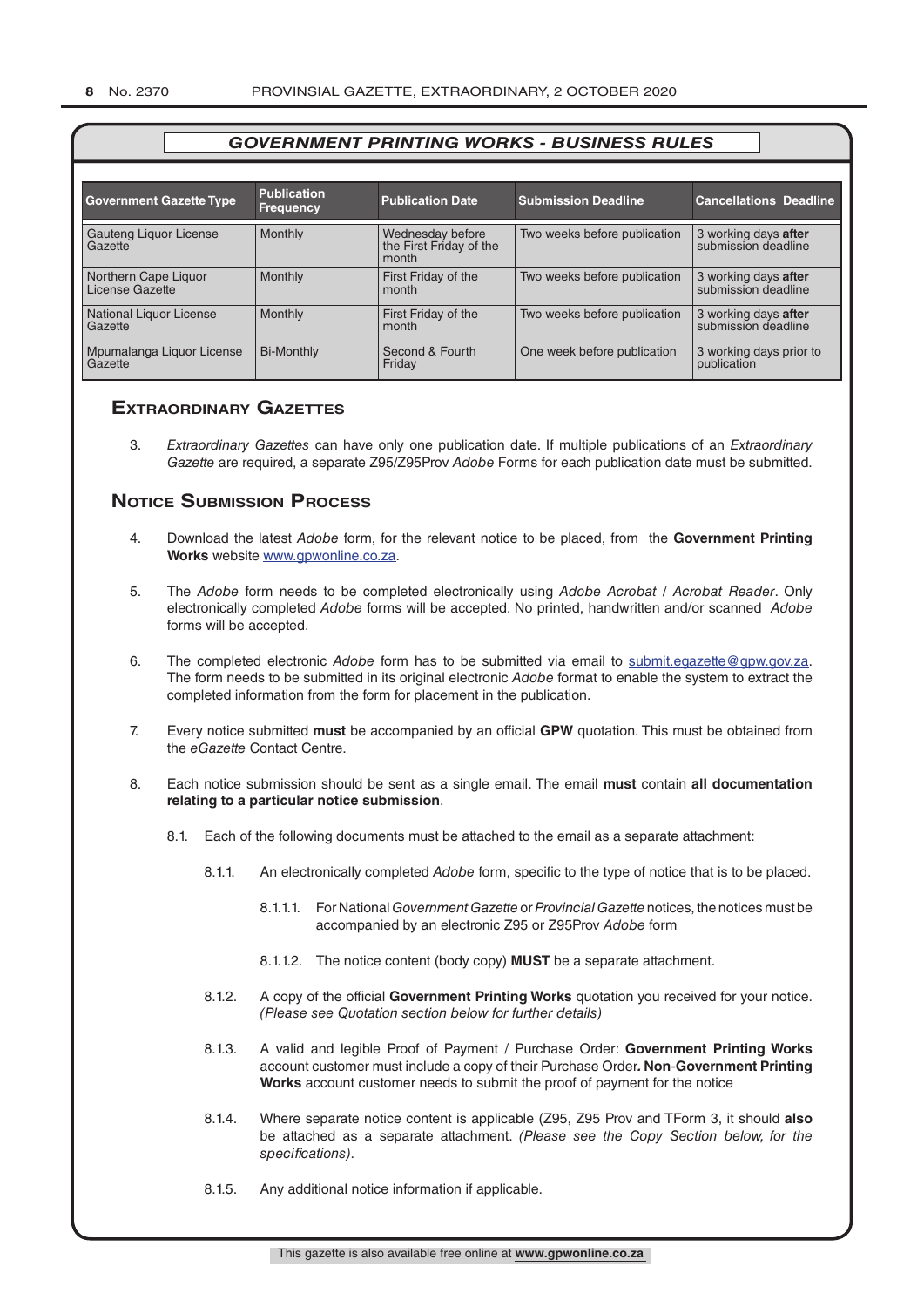- 9. The electronic *Adobe* form will be taken as the primary source for the notice information to be published. Instructions that are on the email body or covering letter that contradicts the notice form content will not be considered. The information submitted on the electronic *Adobe* form will be published as-is.
- 10. To avoid duplicated publication of the same notice and double billing, Please submit your notice **ONLY ONCE.**
- 11. Notices brought to **GPW** by "walk-in" customers on electronic media can only be submitted in *Adobe* electronic form format. All "walk-in" customers with notices that are not on electronic *Adobe* forms will be routed to the Contact Centre where they will be assisted to complete the forms in the required format.
- 12. Should a customer submit a bulk submission of hard copy notices delivered by a messenger on behalf of any organisation e.g. newspaper publisher, the messenger will be referred back to the sender as the submission does not adhere to the submission rules.

## **QuoTATions**

- 13. Quotations are valid until the next tariff change.
	- 13.1. *Take note:* **GPW**'s annual tariff increase takes place on *1 April* therefore any quotations issued, accepted and submitted for publication up to *31 March* will keep the old tariff. For notices to be published from 1 April, a quotation must be obtained from **GPW** with the new tariffs. Where a tariff increase is implemented during the year, **GPW** endeavours to provide customers with 30 days' notice of such changes.
- 14. Each quotation has a unique number.
- 15. Form Content notices must be emailed to the *eGazette* Contact Centre for a quotation.
	- 15.1. The *Adobe* form supplied is uploaded by the Contact Centre Agent and the system automatically calculates the cost of your notice based on the layout/format of the content supplied.
	- 15.2. It is critical that these *Adobe* Forms are completed correctly and adhere to the guidelines as stipulated by **GPW**.

#### 16. **APPLICABLE ONLY TO GPW ACCOUNT HOLDERS**:

- 16.1. **GPW** Account Customers must provide a valid **GPW** account number to obtain a quotation.
- 16.2. Accounts for **GPW** account customers **must** be active with sufficient credit to transact with **GPW** to submit notices.
	- 16.2.1. If you are unsure about or need to resolve the status of your account, please contact the **GPW** Finance Department prior to submitting your notices. (If the account status is not resolved prior to submission of your notice, the notice will be failed during the process).

#### 17. **APPLICABLE ONLY TO CASH CUSTOMERS:**

- 17.1. Cash customers doing **bulk payments** must use a **single email address** in order to use the **same proof of payment** for submitting multiple notices.
- 18. The responsibility lies with you, the customer, to ensure that the payment made for your notice(s) to be published is sufficient to cover the cost of the notice(s).
- 19. Each quotation will be associated with one proof of payment / purchase order / cash receipt.

#### 19.1. This means that **the quotation number can only be used once to make a payment.**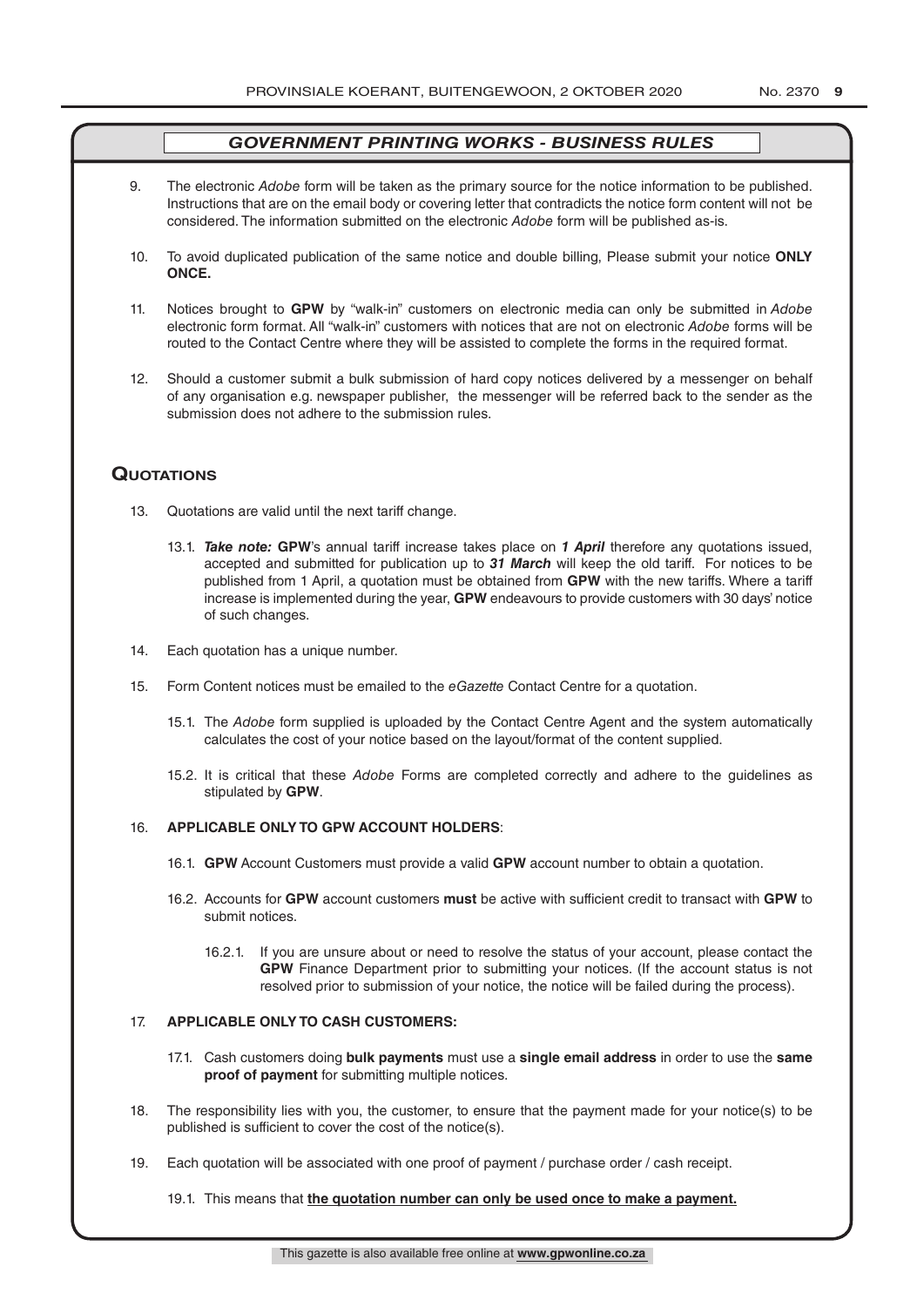#### **COPY (SEPARATE NOTICE CONTENT DOCUMENT)**

- 20. Where the copy is part of a separate attachment document for Z95, Z95Prov and TForm03
	- 20.1. Copy of notices must be supplied in a separate document and may not constitute part of any covering letter, purchase order, proof of payment or other attached documents.

The content document should contain only one notice. (You may include the different translations of the same notice in the same document).

20.2. The notice should be set on an A4 page, with margins and fonts set as follows:

Page size = A4 Portrait with page margins: Top = 40mm, LH/RH = 16mm, Bottom = 40mm; Use font size: Arial or Helvetica 10pt with 11pt line spacing;

Page size = A4 Landscape with page margins:  $Top = 16mm$ , LH/RH = 40mm, Bottom = 16mm; Use font size: Arial or Helvetica 10pt with 11pt line spacing;

#### **CAnCellATions**

- 21. Cancellation of notice submissions are accepted by **GPW** according to the deadlines stated in the table above in point 2. Non-compliance to these deadlines will result in your request being failed. Please pay special attention to the different deadlines for each gazette. Please note that any notices cancelled after the cancellation deadline will be published and charged at full cost.
- 22. Requests for cancellation must be sent by the original sender of the notice and must accompanied by the relevant notice reference number (N-) in the email body.

#### **AmendmenTs To noTiCes**

23. With effect from 01 October 2015, **GPW** will not longer accept amendments to notices. The cancellation process will need to be followed according to the deadline and a new notice submitted thereafter for the next available publication date.

#### **REJECTIONS**

- 24. All notices not meeting the submission rules will be rejected to the customer to be corrected and resubmitted. Assistance will be available through the Contact Centre should help be required when completing the forms. (012-748 6200 or email info.egazette@gpw.gov.za). Reasons for rejections include the following:
	- 24.1. Incorrectly completed forms and notices submitted in the wrong format, will be rejected.
	- 24.2. Any notice submissions not on the correct *Adobe* electronic form, will be rejected.
	- 24.3. Any notice submissions not accompanied by the proof of payment / purchase order will be rejected and the notice will not be processed.
	- 24.4. Any submissions or re-submissions that miss the submission cut-off times will be rejected to the customer. The Notice needs to be re-submitted with a new publication date.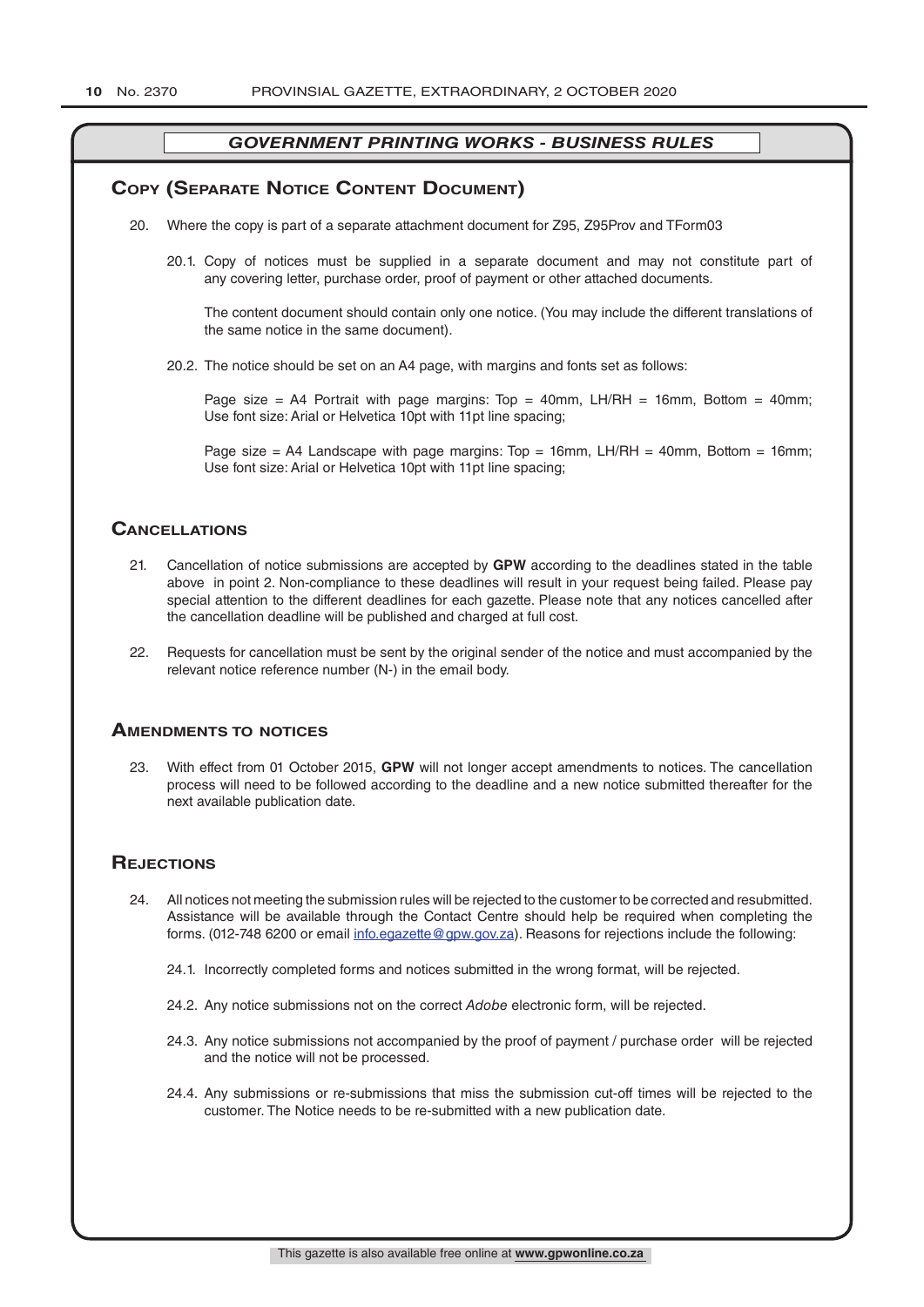#### **ApprovAl of noTiCes**

- 25. Any notices other than legal notices are subject to the approval of the Government Printer, who may refuse acceptance or further publication of any notice.
- 26. No amendments will be accepted in respect to separate notice content that was sent with a Z95 or Z95Prov notice submissions. The copy of notice in layout format (previously known as proof-out) is only provided where requested, for Advertiser to see the notice in final Gazette layout. Should they find that the information submitted was incorrect, they should request for a notice cancellation and resubmit the corrected notice, subject to standard submission deadlines. The cancellation is also subject to the stages in the publishing process, i.e. If cancellation is received when production (printing process) has commenced, then the notice cannot be cancelled.

## **governmenT prinTer indemnified AgAinsT liAbiliTy**

- 27. The Government Printer will assume no liability in respect of—
	- 27.1. any delay in the publication of a notice or publication of such notice on any date other than that stipulated by the advertiser;
	- 27.2. erroneous classification of a notice, or the placement of such notice in any section or under any heading other than the section or heading stipulated by the advertiser;
	- 27.3. any editing, revision, omission, typographical errors or errors resulting from faint or indistinct copy.

#### **liAbiliTy of AdverTiser**

28. Advertisers will be held liable for any compensation and costs arising from any action which may be instituted against the Government Printer in consequence of the publication of any notice.

#### **CusTomer inQuiries**

Many of our customers request immediate feedback/confirmation of notice placement in the gazette from our Contact Centre once they have submitted their notice – While **GPW** deems it one of their highest priorities and responsibilities to provide customers with this requested feedback and the best service at all times, we are only able to do so once we have started processing your notice submission.

**GPW** has a 2-working day turnaround time for processing notices received according to the business rules and deadline submissions.

Please keep this in mind when making inquiries about your notice submission at the Contact Centre.

- 29. Requests for information, quotations and inquiries must be sent to the Contact Centre ONLY.
- 30. Requests for Quotations (RFQs) should be received by the Contact Centre at least **2 working days** before the submission deadline for that specific publication.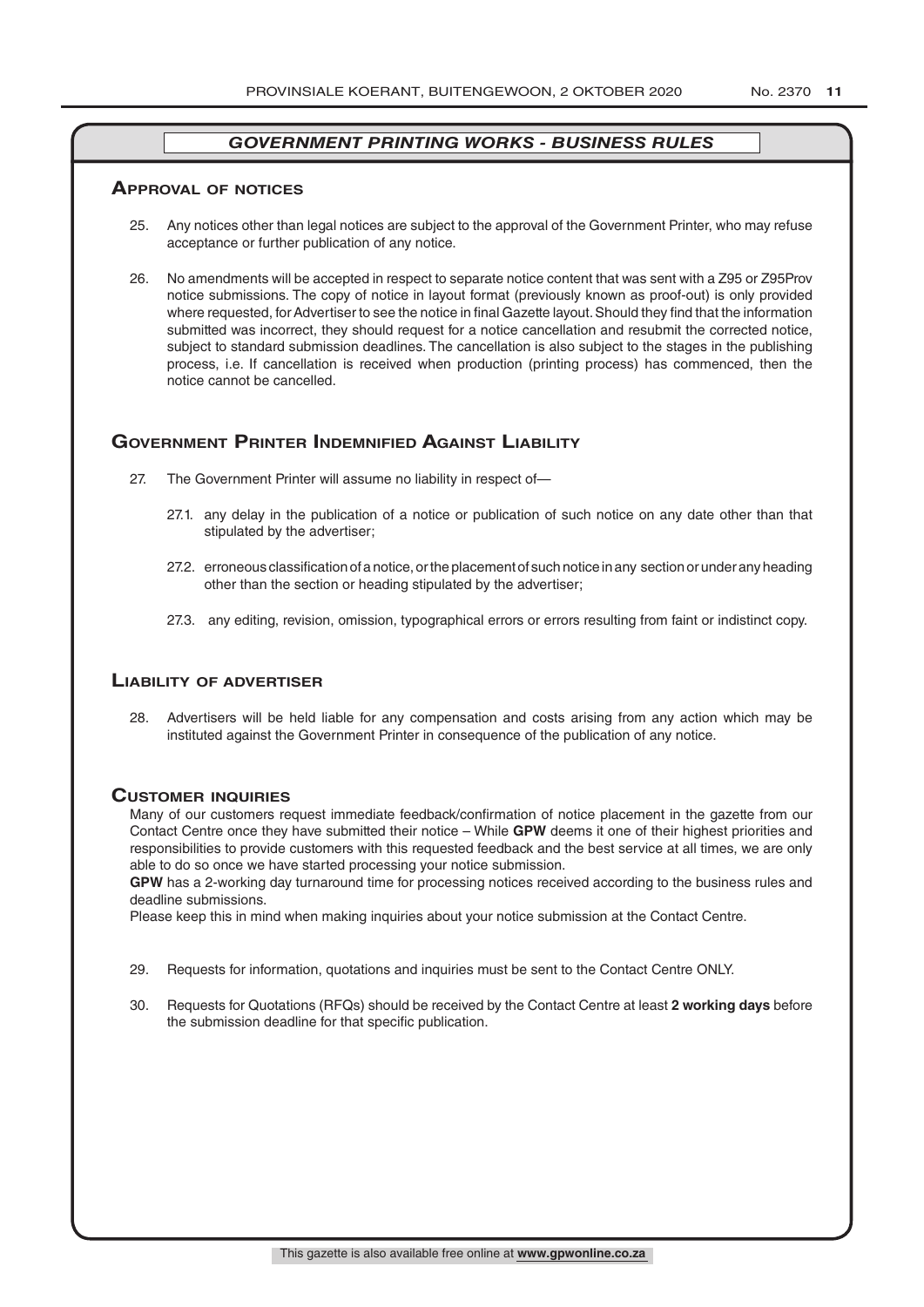#### **pAymenT of CosT**

- 31. The Request for Quotation for placement of the notice should be sent to the Gazette Contact Centre as indicated above, prior to submission of notice for advertising.
- 32. Payment should then be made, or Purchase Order prepared based on the received quotation, prior to the submission of the notice for advertising as these documents i.e. proof of payment or Purchase order will be required as part of the notice submission, as indicated earlier.
- 33. Every proof of payment must have a valid **GPW** quotation number as a reference on the proof of payment document.
- 34. Where there is any doubt about the cost of publication of a notice, and in the case of copy, an enquiry, accompanied by the relevant copy, should be addressed to the Gazette Contact Centre, **Government Printing Works**, Private Bag X85, Pretoria, 0001 email: info.egazette@gpw.gov.za before publication.
- 35. Overpayment resulting from miscalculation on the part of the advertiser of the cost of publication of a notice will not be refunded, unless the advertiser furnishes adequate reasons why such miscalculation occurred. In the event of underpayments, the difference will be recovered from the advertiser, and future notice(s) will not be published until such time as the full cost of such publication has been duly paid in cash or electronic funds transfer into the **Government Printing Works** banking account.
- 36. In the event of a notice being cancelled, a refund will be made only if no cost regarding the placing of the notice has been incurred by the **Government Printing Works**.
- 37. The **Government Printing Works** reserves the right to levy an additional charge in cases where notices, the cost of which has been calculated in accordance with the List of Fixed Tariff Rates, are subsequently found to be excessively lengthy or to contain overmuch or complicated tabulation.

#### **proof of publiCATion**

- 38. Copies of any of the *Government Gazette* or *Provincial Gazette* can be downloaded from the **Government Printing Works** website www.gpwonline.co.za free of charge, should a proof of publication be required.
- 39. Printed copies may be ordered from the Publications department at the ruling price. The **Government Printing Works** will assume no liability for any failure to post or for any delay in despatching of such *Government Gazette*(s)

#### *GOVERNMENT PRINTING WORKS CONTACT INFORMATION*

| <b>Physical Address:</b>                                            | <b>Postal Address:</b>                   | <b>GPW Banking Details:</b>             |
|---------------------------------------------------------------------|------------------------------------------|-----------------------------------------|
| <b>Government Printing Works</b>                                    | Private Bag X85                          | <b>Bank: ABSA Bosman Street</b>         |
| 149 Bosman Street                                                   | Pretoria                                 | <b>Account No.: 405 7114 016</b>        |
| Pretoria                                                            | 0001                                     | <b>Branch Code: 632-005</b>             |
|                                                                     |                                          |                                         |
| For Gazette and Notice submissions: Gazette Submissions:            | E-mail: submit.egazette@gpw.gov.za       |                                         |
| <b>For queries and quotations, contact: Gazette Contact Centre:</b> |                                          | <b>E-mail:</b> info.egazette@gpw.gov.za |
|                                                                     |                                          | <b>Tel: 012-748 6200</b>                |
|                                                                     |                                          |                                         |
| <b>Contact person for subscribers: Mrs M. Toka:</b>                 | <b>E-mail:</b> subscriptions @gpw.gov.za |                                         |
|                                                                     |                                          | Tel: 012-748-6066 / 6060 / 6058         |
|                                                                     |                                          | <b>Fax: 012-323-9574</b>                |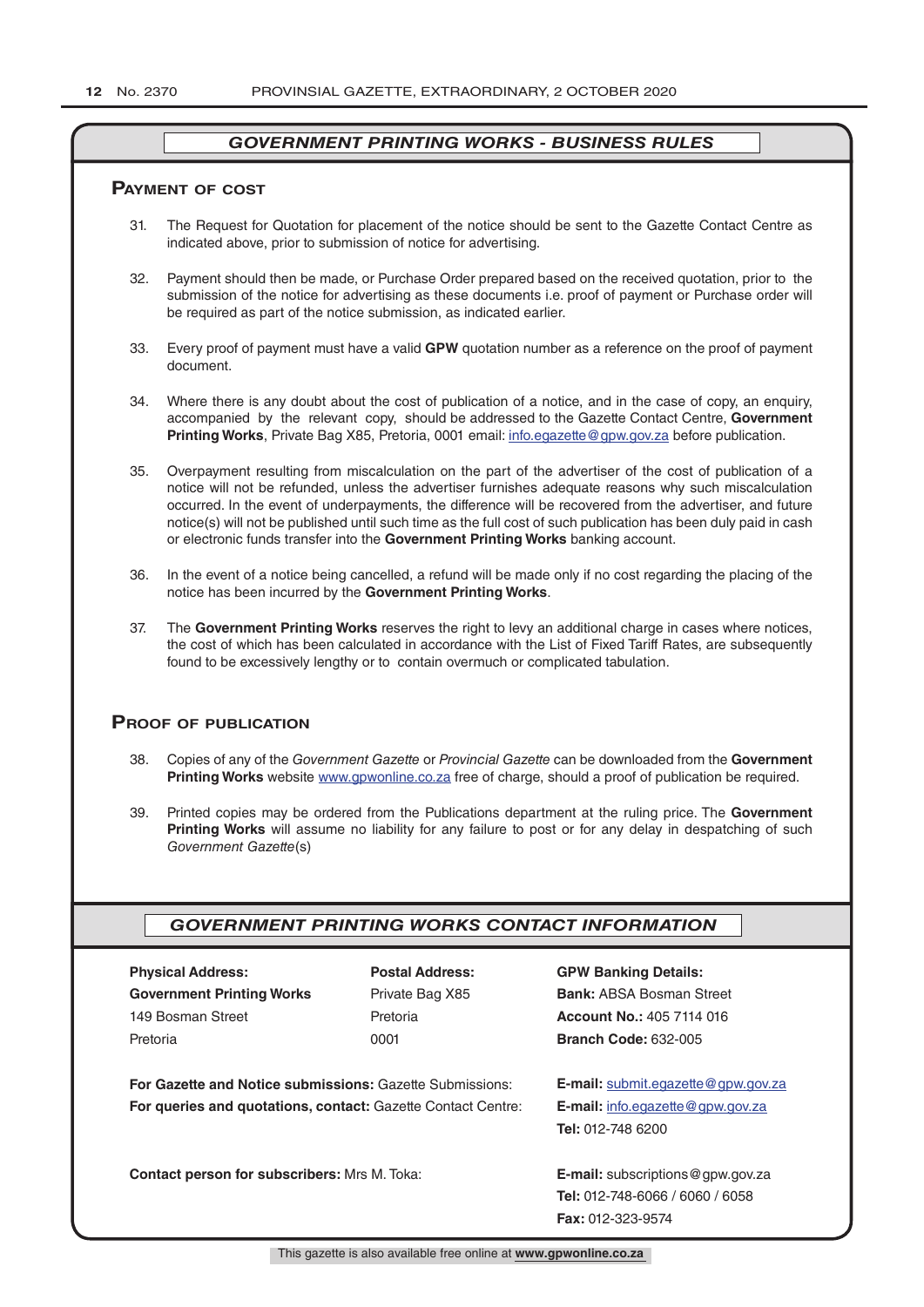# General Notices

#### **FORM 2**

#### **NOTICE 97 OF 2020**

NORTHERN CAPE LIQUOR ACT, 2008: NOTICE OF INTENTION TO APPLY IN TERMS OF SECTION 20 OF THE ACT FOR LICENSE [REG. 4 (1)]

Notice is hereby given that it is the intention to lodge the above-mentioned application, particulars of which appear hereunder, with the Northern Cape Liquor Board.

#### **SCHEDULE**

The undermentioned figures used in brackets in the Schedule, have the following meanings:

- $(1)$  = Full name, street and postal address of applicant.
- $(2)$  = Kind of licence applied for.
- $(3)$  = Kind of liquor to be sold.
- $(4)$  = Name under which business is to be conducted and full address of premises.
- $(5)$  = Extra Items to be sold; section 4 (5) (a) and (b).

- **(1) GAABO MOTHO CATERING AND PROJECTS**, (2008 / 202977 / 23), HOUSE NO 9 PALM STREET KURU-MAN 8460; P O BOX 205 MOTHIBISTAD 8474.
- (2) GUESTHOUSE. (2) GUESTHOUSE.
- (3) ALL KINDS. (3) ALL KINDS.
- (4) GAABO MOTHO GUESTHOUSE, 11 ABELIA STREET KURUMAN 8460.
- 

- **(1) GAABO MOTHO CATERING AND PROJECTS**, (2008 / 202977 / 23), HOUSE NO 9 PALM STREET KURU-MAN 8460; P O BOX 205 MOTHIBISTAD 8474.
- 
- 
- (4) GAABO MOTHO GUESTHOUSE, 11 ABELIA STREET KURUMAN 8460.
- 

- **(1) KINGSLEY TSHABALALA**, (7307215477086), STAND NUMBER 7688, MOTHIBISTAD, KURUMAN; PRIVATE BAG X1532, POSTNET SUITE 131, KURUMAN, 8460.
- (2) NIGHTCLUB. (2) NIGHTCLUB.
- 
- (4) LOXION PALACE, STAND NUMBER 7688, MOTHIBIS-TAD, KURUMAN.
- 

# Algemene Kennisgewings

#### **VORM 2**

#### **KENNISGEWING 97 OF 2020**

NOORD-KAAP DRANKWET, 2008: KENNISGEWING VAN VOORNEME OM KRAGTENS ARTIKEL 20 VAN DIE WET VIR N LISENSIE AANSOEK TE DOEN [REG. 4 (1)]

Kennis geskied hiermee dat dit die voorneme is om die bo-genoemde aansoek, waarvan besonderhede hieronder verskyn, by die Noord-Kaap Drankraad in te dien.

#### **BYLAE**

- Onderstaande syfers, wat tussen hakies in die Bylae gebruik word, het die volgende betekenisse:
	- (1) = Volledige naam, straat- en posadres van aansoeker.
	- (2) = Soort lisensie waarvoor aansoek gedoen word.
	- (3) = Soort drank wat verkoop sal word.
	- (4) = Naam waaronder besigheid gedoen sal word en volledige adres van perseel.
	- (5) = Ekstra items wat verkoop kan word; artikel 4 (5)(a) en (b).

#### **GASEGONYANE GASEGONYANE**

- **(1) GAABO MOTHO CATERING AND PROJECTS**, (2008 / 202977 / 23), HOUSE NO 9 PALM STREET KURUMAN 8460; P O BOX 205 MOTHIBISTAD 8474.
- 
- 
- (4) GAABO MOTHO GUESTHOUSE, 11 ABELIA STREET KURUMAN 8460.
- (5) SECTION  $4(5)(a)$  and (b). (5) SECTION  $4(5)(a)$  and (b).

#### **GASEGONYANE GASEGONYANE**

- **(1) GAABO MOTHO CATERING AND PROJECTS**, (2008 / 202977 / 23), HOUSE NO 9 PALM STREET KURUMAN 8460; P O BOX 205 MOTHIBISTAD 8474.
- (2) GUESTHOUSE. (2) GUESTHOUSE.
- (3) ALL KINDS. (3) ALL KINDS.
	- (4) GAABO MOTHO GUESTHOUSE, 11 ABELIA STREET KURUMAN 8460.
- (5) SECTION  $4(5)(a)$  and (b). (5) SECTION  $4(5)(a)$  and (b).

#### **GA-SEGONYANE GA-SEGONYANE**

- **(1) KINGSLEY TSHABALALA**, (7307215477086), STAND NUMBER 7688, MOTHIBISTAD, KURUMAN; PRIVATE BAG X1532, POSTNET SUITE 131, KURU-MAN, 8460.
- 
- (3) ALL KINDS OF LIQUOR. (3) ALL KINDS OF LIQUOR.
	- (4) LOXION PALACE, STAND NUMBER 7688, MOTHIBI-STAD, KURUMAN.
- (5) SECTION  $4(5)(a)(b)$ . (5) SECTION  $4(5)(a)(b)$ .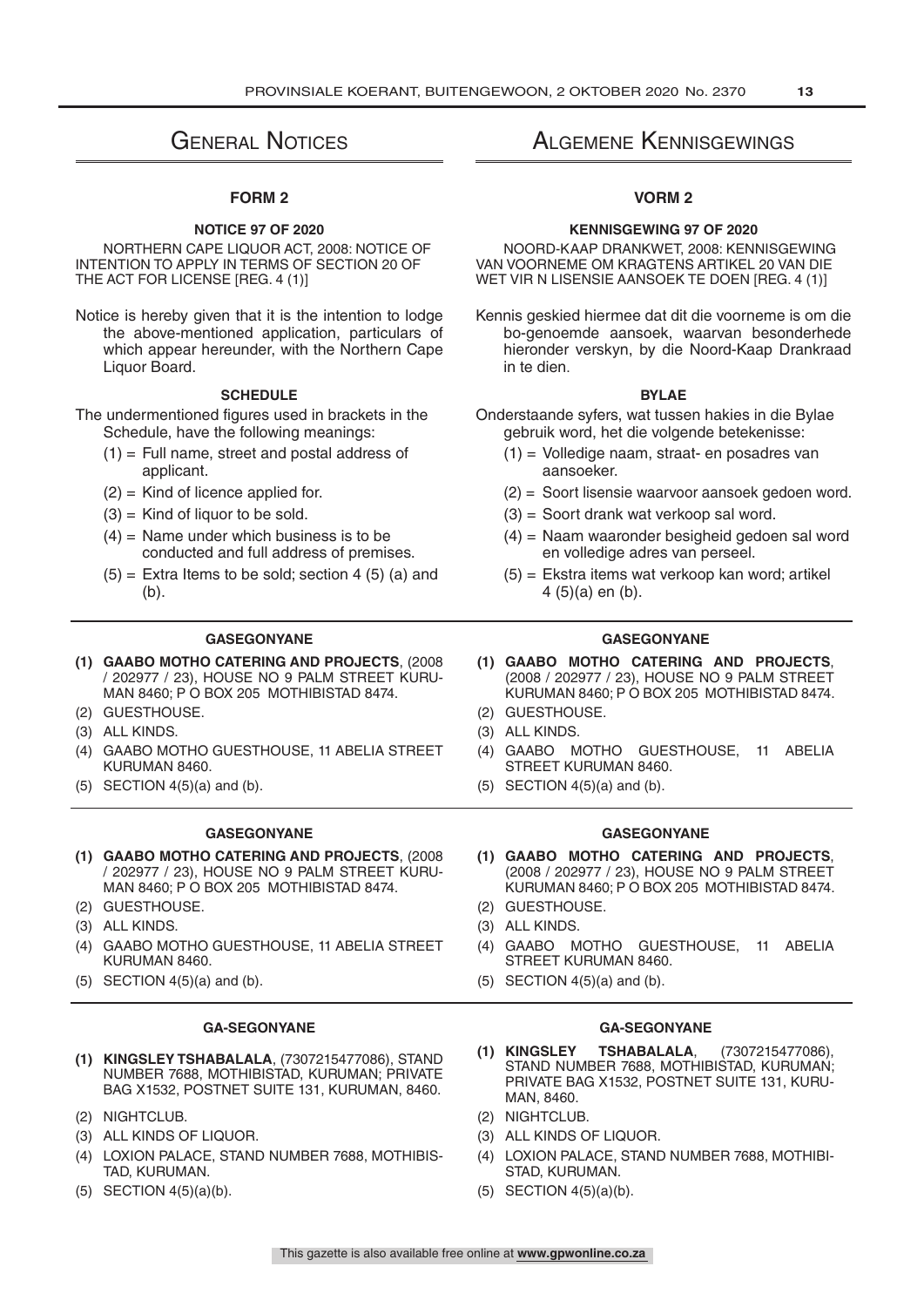- **(1) KGOSITSILE ERNEST MODISE**, (8507135775084), HOUSE NO. 15, MADIBA STREET, MOKALAM-OSESANE, KURUMAN; P.O. BOX 2299, KURUMAN.
- (2) LIQUOR STORE. (2) LIQUOR STORE.
- (3) ALL KINDS OF LIQUOR. (3) ALL KINDS OF LIQUOR.
- (4) LA-KILLO-WATTA BOTTLE STORE, HOUSE NO. 15, MADIBA STREET, MOKALAMOSESANE, KURUMAN.
- 

#### **SOL PLAATJE SOL PLAATJE**

- **(1) JOSEPH MICHAEL ANTHONY**, (6302115199089), ERF 21221, 31 LUKE STREET, COLVILLE, KIMBER-LEY; 31 LUKE STREET, COLVILLE, KIMBERLEY.
- 
- 
- (4) CAMPBELL'S LIQUOR STORE, ERF 21221, 31 LUKE STREET, COLVILLE, KIMBERLEY.
- 

#### **SOL PLAATJIE SOL PLAATJIE**

- **(1) Ishmael Lekoma Mofokeng**, (7808175608081), 15409 Tladi Street, Tshwaragano, Kimberley; Same as above.
- (2) Liquor licence. (2) Liquor licence.
- (3) All kinds of liquor. (3) All kinds of liquor.
- (4) LEKOMA's JAZZ CLUB, 15409 Tladi Street, Tshwaragano, Kimberley 8345.
- (5) Fast foods i.e Fish and Chips. (5) Fast foods i.e Fish and Chips.

- **(1) ULWAZI HOSPITALITIES (PTY) LTD**, (2014 / 253387 / 07), 80 GREEN STREET KIMBERLEY 8300; 80 GREEN STREET KIMBERLEY 8300.
- 
- 
- 
- (5) SECTION 4 (5)(A) AND (B). (5) SECTION 4 (5)(A) AND (B).

#### **TSANTSABANE TSANTSABANE**

- **(1) KIHOTSO DOMINIC TOEBA**, ERF 1254, 1254 JAMES MAHLANGU STREET, BOICHOKO, POSTMASBURG; ERF 1254, 1254 JAMES MAHLANGU STREET, BOI-CHOKO, POSTMASBURG.
- (2) LIQUOR STORE. (2) LIQUOR STORE.
- (3) ALL KINDS OF LIQUOR. (3) ALL KINDS OF LIQUOR.
- (4) 2 ZERO ZERO ONE, ERF 1254, 1254 JAMES MAHL-ANGU STREET, BOICHOKO, POSTMASBURG.
- 

#### **GA-SEGONYANE GA-SEGONYANE**

- **(1) KGOSITSILE ERNEST MODISE**, (8507135775084), HOUSE NO. 15, MADIBA STREET, MOKALAM-OSESANE, KURUMAN; P.O. BOX 2299, KURUMAN.
- 
- (4) LA-KILLO-WATTA BOTTLE STORE, HOUSE NO. 15, MADIBA STREET, MOKALAMOSESANE, KURU-**MAN**
- (5) SECTION  $4(5)(a)(b)$ . (5) SECTION  $4(5)(a)(b)$ .

- **(1) JOSEPH MICHAEL ANTHONY**, (6302115199089), ERF 21221, 31 LUKE STREET, COLVILLE, KIMBER-LEY; 31 LUKE STREET, COLVILLE, KIMBERLEY.
- (2) LIQUOR STORE. (2) LIQUOR STORE.
- (3) ALL KINDS OF LIQUOR. (3) ALL KINDS OF LIQUOR.
	- (4) CAMPBELL'S LIQUOR STORE, ERF 21221, 31 LUKE STREET, COLVILLE, KIMBERLEY.
- (5) SECTION  $4(5)(a)(b)$ . (5) SECTION  $4(5)(a)(b)$ .

- **(1) Ishmael Lekoma Mofokeng**, (7808175608081), 15409 Tladi Street, Tshwaragano, Kimberley; Same as above.
- 
- 
- (4) LEKOMA's JAZZ CLUB, 15409 Tladi Street, Tshwaragano, Kimberley 8345.
- 

#### **SOL PLAATJIE SOL PLAATJIE**

- **(1) ULWAZI HOSPITALITIES (PTY) LTD**, (2014 / 253387 / 07), 80 GREEN STREET KIMBERLEY 8300; 80 GREEN STREET KIMBERLEY 8300.
- (2) GUESTHOUSE. (2) GUESTHOUSE.
- (3) ALL KINDS. (3) ALL KINDS.
- (4) THE EMPIRE, 80 GREEN STREET KIMBERLEY 8300. (4) THE EMPIRE, 80 GREEN STREET KIMBERLEY 8300.
	-

- **(1) KIHOTSO DOMINIC TOEBA**, ERF 1254, 1254 JAMES MAHLANGU STREET, BOICHOKO, POST-MASBURG; ERF 1254, 1254 JAMES MAHLANGU STREET, BOICHOKO, POSTMASBURG.
- 
- 
- (4) 2 ZERO ZERO ONE, ERF 1254, 1254 JAMES MAHL-ANGU STREET, BOICHOKO, POSTMASBURG.
- (5) SECTION  $4(5)(a)(b)$ . (5) SECTION  $4(5)(a)(b)$ .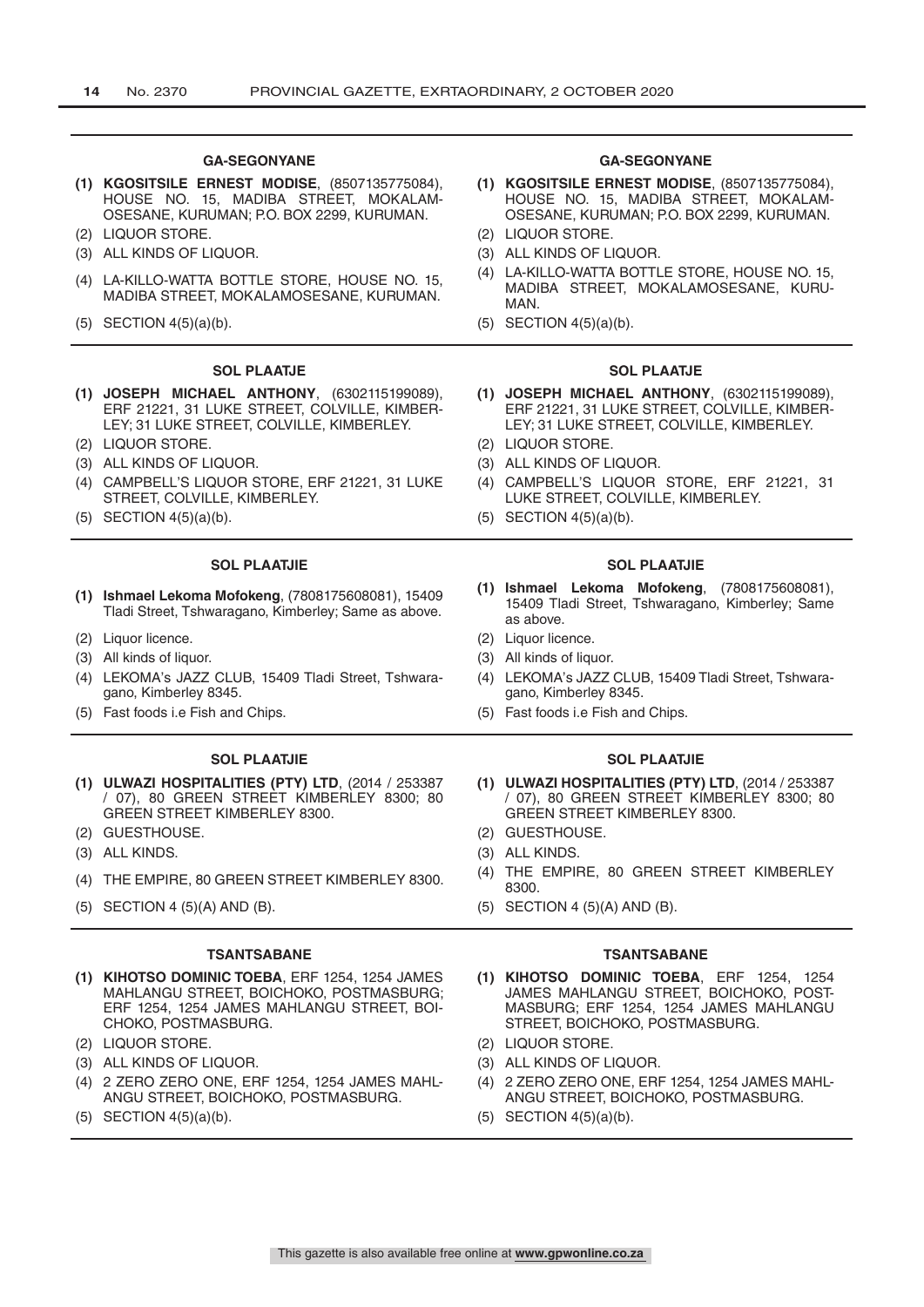- **(1) Francis Lozaine September**, (890825 0227 08 5), 5066 Posca Avenue, Postdene, Postmasburg, 8420; 5066 Posca Avenue, Postdene, Postmasburg, 8420.
- 
- 
- (4) 2B's Place, Erf 5066, Posca Avenue, Postdene, Postmasburg.
- (5) Cold drinks, wood, ice, cigarettes. (5) Koeldranke, hout, ys, sigarette.

#### **TSANTSABANE LOCAL MUNICIPALITY TSANTSABANE LOCAL MUNICIPALITY**

- **(1) Francis Lozaine September**, (890825 0227 08 5), 5066 Poscalaan, Postdene, Postmasburg, 8420; 5066 Poscalaan, Postdene, Postmasburg, 8420.
- (2) Bottle Store. (2) Drankwinkel.
- (3) All kinds of liquor. (3) Alle soorte alkohol.
	- (4) 2B's Place, Erf 5066, Poscalaan, Postdene, Postmasburg, 8420.
	-